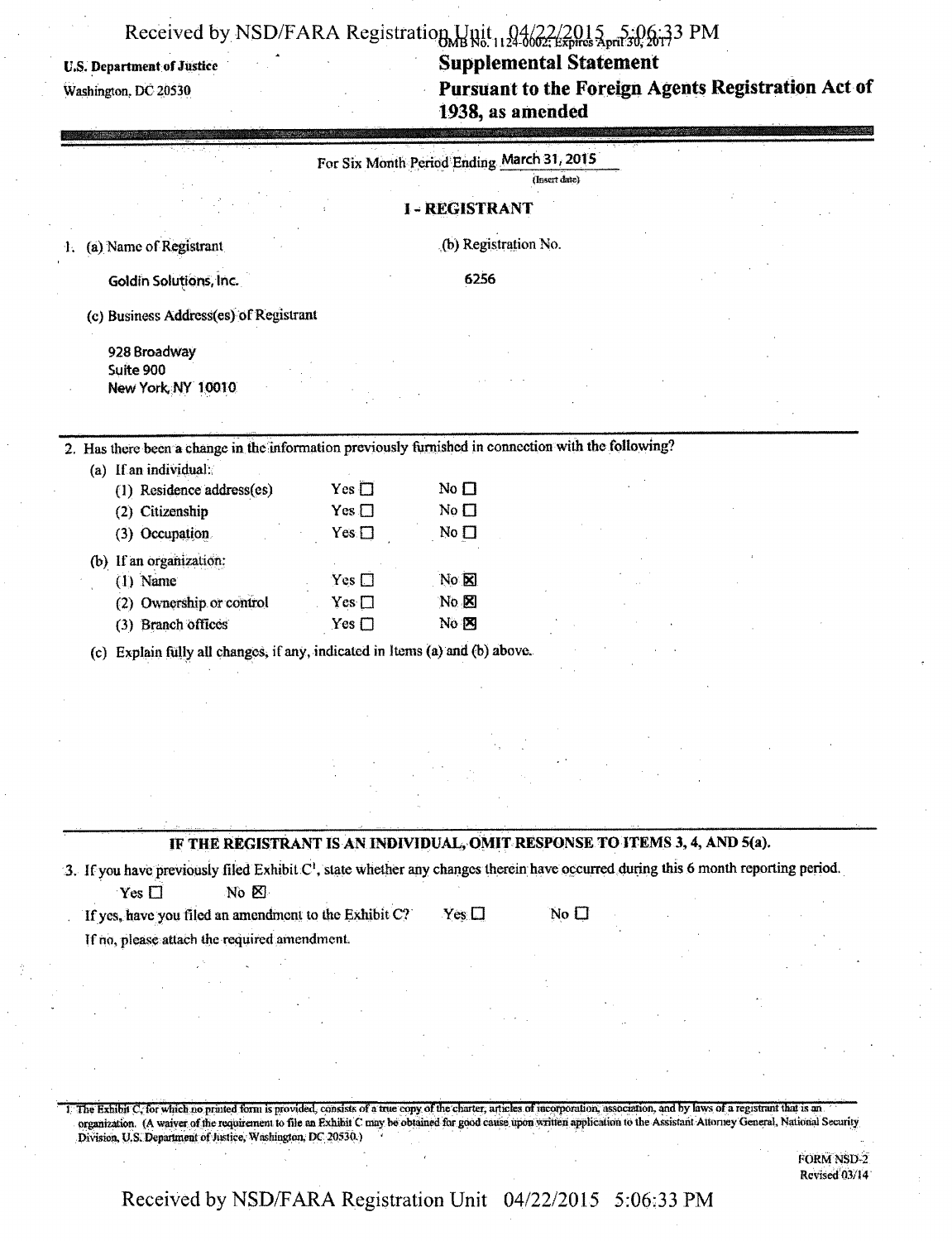|        | Yes $\Box$ .                               | No <sub>B</sub>                                                         |               |                               |                                                                                                                                                                                                                                                                                    |                                                                                                                                         |
|--------|--------------------------------------------|-------------------------------------------------------------------------|---------------|-------------------------------|------------------------------------------------------------------------------------------------------------------------------------------------------------------------------------------------------------------------------------------------------------------------------------|-----------------------------------------------------------------------------------------------------------------------------------------|
|        | If yes, furnish the following information: |                                                                         |               |                               |                                                                                                                                                                                                                                                                                    |                                                                                                                                         |
| Name   |                                            |                                                                         |               | Position                      |                                                                                                                                                                                                                                                                                    | Date Connection Ended                                                                                                                   |
|        |                                            |                                                                         |               |                               |                                                                                                                                                                                                                                                                                    |                                                                                                                                         |
|        |                                            |                                                                         |               |                               |                                                                                                                                                                                                                                                                                    |                                                                                                                                         |
|        |                                            |                                                                         |               |                               |                                                                                                                                                                                                                                                                                    |                                                                                                                                         |
|        | Yes $\Box$                                 | No <sub>B</sub>                                                         |               |                               | (b) Have any persons become partners, officers, directors or similar officials during this 6 month reporting period?                                                                                                                                                               |                                                                                                                                         |
|        | If yes, furnish the following information: |                                                                         |               |                               |                                                                                                                                                                                                                                                                                    |                                                                                                                                         |
| Name · |                                            | <b>Residence Address</b>                                                |               | Citizenship                   | Position                                                                                                                                                                                                                                                                           | Date Assumed                                                                                                                            |
|        |                                            |                                                                         |               |                               |                                                                                                                                                                                                                                                                                    |                                                                                                                                         |
|        |                                            |                                                                         |               |                               |                                                                                                                                                                                                                                                                                    |                                                                                                                                         |
|        |                                            |                                                                         |               |                               |                                                                                                                                                                                                                                                                                    |                                                                                                                                         |
|        |                                            |                                                                         |               |                               | 5. (a) Has any person named in Item 4(b) rendered services directly in furtherance of the interests of any foreign principal?                                                                                                                                                      |                                                                                                                                         |
|        | Yes $\square$                              | $No \times$                                                             |               |                               |                                                                                                                                                                                                                                                                                    |                                                                                                                                         |
|        |                                            | If yes, identify each such person and describe the service rendered.    |               |                               |                                                                                                                                                                                                                                                                                    |                                                                                                                                         |
|        |                                            |                                                                         |               |                               |                                                                                                                                                                                                                                                                                    |                                                                                                                                         |
|        |                                            |                                                                         |               |                               |                                                                                                                                                                                                                                                                                    |                                                                                                                                         |
|        |                                            |                                                                         |               |                               |                                                                                                                                                                                                                                                                                    |                                                                                                                                         |
|        |                                            |                                                                         |               |                               | (b) During this six month reporting period, has the registrant hired as employees or in any other capacity, any persons who rendered<br>or will render services to the registrant directly in furtherance of the interests of any foreign principal(s) in other than a clerical or |                                                                                                                                         |
|        |                                            | secretarial, or in a related or similar capacity?                       | $Yes \square$ | $No \times$                   |                                                                                                                                                                                                                                                                                    |                                                                                                                                         |
|        |                                            |                                                                         |               |                               |                                                                                                                                                                                                                                                                                    | Date Assumed                                                                                                                            |
| Name   |                                            | Residence Address                                                       |               | Citizenship                   | Position                                                                                                                                                                                                                                                                           |                                                                                                                                         |
|        |                                            |                                                                         |               |                               |                                                                                                                                                                                                                                                                                    |                                                                                                                                         |
|        |                                            |                                                                         |               |                               |                                                                                                                                                                                                                                                                                    |                                                                                                                                         |
|        |                                            |                                                                         |               |                               |                                                                                                                                                                                                                                                                                    |                                                                                                                                         |
|        |                                            | connection with the registrant during this 6 month reporting period?    |               | Yes $\Box$                    | (c) Have any employees or individuals, who have filed a short form registration statement, terminated their employment or<br>No $\boxtimes$                                                                                                                                        |                                                                                                                                         |
|        | If yes, furnish the following information: |                                                                         |               |                               |                                                                                                                                                                                                                                                                                    |                                                                                                                                         |
| Name   |                                            |                                                                         |               | <b>Position or Connection</b> |                                                                                                                                                                                                                                                                                    | Date Terminated                                                                                                                         |
|        |                                            |                                                                         |               |                               |                                                                                                                                                                                                                                                                                    |                                                                                                                                         |
|        |                                            |                                                                         |               |                               |                                                                                                                                                                                                                                                                                    |                                                                                                                                         |
|        |                                            |                                                                         |               |                               |                                                                                                                                                                                                                                                                                    |                                                                                                                                         |
|        |                                            |                                                                         |               |                               |                                                                                                                                                                                                                                                                                    | (d) Have any employees or individuals, who have filed a short form registration statement, terminated their connection with any foreign |
|        |                                            | principal during this 6 month reporting period?                         | $Yes \Box$    | No $\boxtimes$                |                                                                                                                                                                                                                                                                                    |                                                                                                                                         |
|        | If yes, furnish the following information: |                                                                         |               |                               |                                                                                                                                                                                                                                                                                    |                                                                                                                                         |
| Name   |                                            | Position or Connection                                                  |               | Foreign Principal             |                                                                                                                                                                                                                                                                                    | Date Terminated                                                                                                                         |
|        |                                            |                                                                         |               |                               |                                                                                                                                                                                                                                                                                    |                                                                                                                                         |
|        |                                            |                                                                         |               |                               |                                                                                                                                                                                                                                                                                    |                                                                                                                                         |
|        |                                            |                                                                         |               |                               |                                                                                                                                                                                                                                                                                    |                                                                                                                                         |
|        |                                            |                                                                         |               |                               |                                                                                                                                                                                                                                                                                    |                                                                                                                                         |
|        |                                            |                                                                         |               |                               | 6. Have short form registration statements been filed by all of the persons named in Items 5(a) and 5(b) of the supplemental statement?                                                                                                                                            |                                                                                                                                         |
|        | Yes $\square$                              | $\Box$ No                                                               |               |                               |                                                                                                                                                                                                                                                                                    |                                                                                                                                         |
| None.  |                                            | If no, list names of persons who have not filed the required statement. |               |                               |                                                                                                                                                                                                                                                                                    |                                                                                                                                         |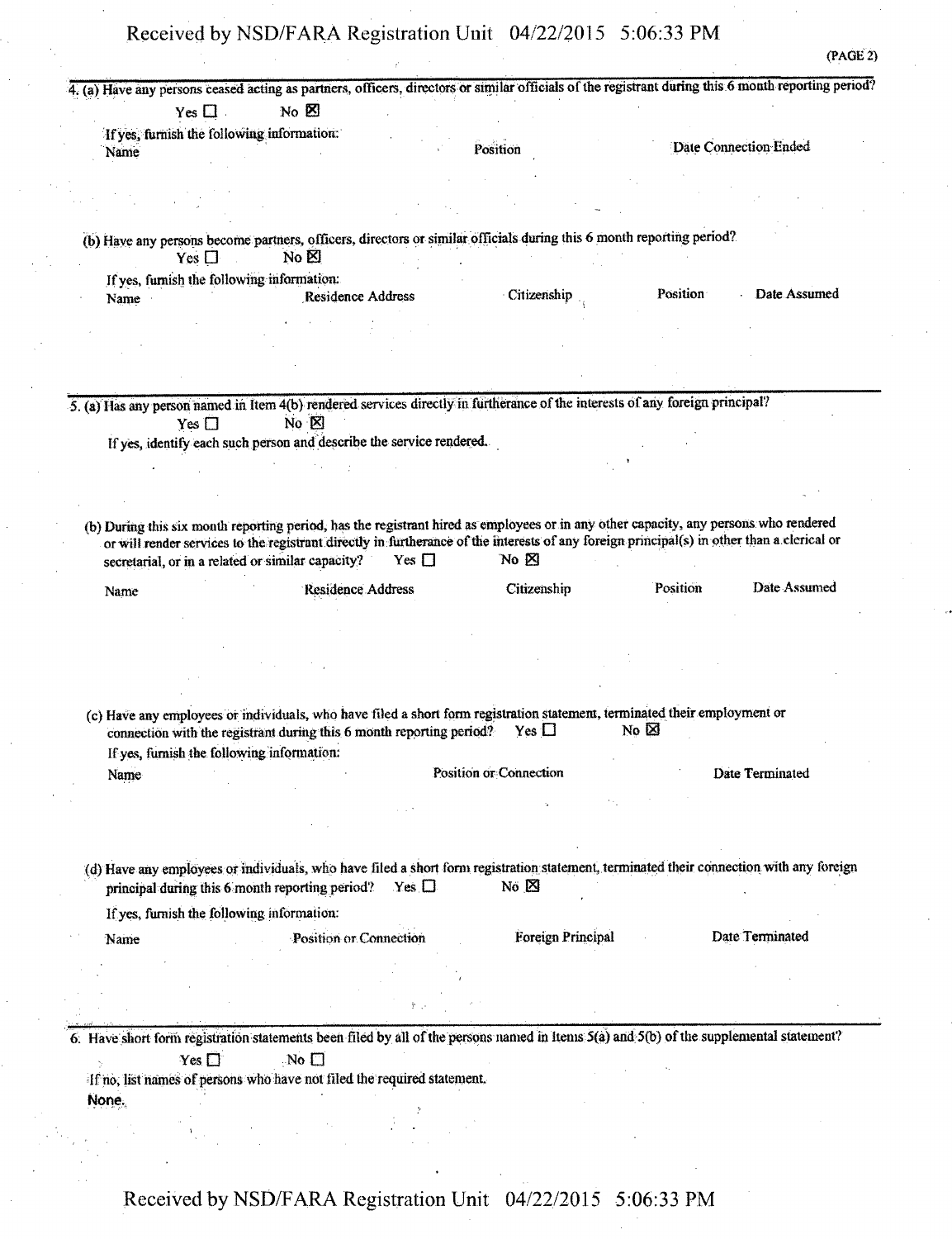|                                                                                                                                                   |                                                                                                             |                               |            |                 |                     | (PAGE 3)        |
|---------------------------------------------------------------------------------------------------------------------------------------------------|-------------------------------------------------------------------------------------------------------------|-------------------------------|------------|-----------------|---------------------|-----------------|
|                                                                                                                                                   |                                                                                                             | <b>II - FOREIGN PRINCIPAL</b> |            |                 |                     |                 |
| 7. Has your connection with any foreign principal ended during this 6 month reporting period?<br>If yes, furnish the following information:       |                                                                                                             |                               |            |                 | Yes $\boxtimes$     | No <sub>D</sub> |
|                                                                                                                                                   |                                                                                                             |                               |            |                 | Date of Termination |                 |
| Foreign Principal                                                                                                                                 |                                                                                                             |                               |            |                 | October 31, 2014    |                 |
| RDIF Management Company LLC                                                                                                                       |                                                                                                             |                               |            |                 |                     |                 |
|                                                                                                                                                   |                                                                                                             |                               |            |                 |                     |                 |
|                                                                                                                                                   |                                                                                                             |                               |            |                 |                     |                 |
|                                                                                                                                                   |                                                                                                             |                               |            |                 |                     |                 |
|                                                                                                                                                   |                                                                                                             |                               |            |                 |                     |                 |
|                                                                                                                                                   |                                                                                                             |                               |            |                 |                     |                 |
|                                                                                                                                                   |                                                                                                             |                               |            |                 |                     |                 |
|                                                                                                                                                   |                                                                                                             |                               |            |                 | Yes $\square$       |                 |
| If yes, furnish th following information:                                                                                                         | 8. Have you acquired any new foreign principal(s) <sup>2</sup> during this 6 month reporting period?        |                               |            |                 |                     | $No$ $E$        |
| Name and Address of Foreign Principal(s)                                                                                                          |                                                                                                             |                               |            |                 | Date Acquired       |                 |
|                                                                                                                                                   |                                                                                                             |                               |            |                 |                     |                 |
|                                                                                                                                                   |                                                                                                             |                               |            |                 |                     |                 |
|                                                                                                                                                   |                                                                                                             |                               |            |                 |                     |                 |
|                                                                                                                                                   |                                                                                                             |                               |            |                 |                     |                 |
|                                                                                                                                                   |                                                                                                             |                               |            |                 |                     |                 |
|                                                                                                                                                   |                                                                                                             |                               |            |                 |                     |                 |
|                                                                                                                                                   |                                                                                                             |                               |            |                 |                     |                 |
| 9. In addition to those named in Items 7 and 8, if any, list foreign principal(s) <sup>2</sup> whom you continued to represent during the 6 month |                                                                                                             |                               |            |                 |                     |                 |
| reporting period.                                                                                                                                 |                                                                                                             |                               |            |                 |                     |                 |
| None.                                                                                                                                             |                                                                                                             |                               |            |                 |                     |                 |
|                                                                                                                                                   |                                                                                                             |                               |            |                 |                     |                 |
|                                                                                                                                                   |                                                                                                             |                               |            |                 |                     |                 |
|                                                                                                                                                   |                                                                                                             |                               |            |                 |                     |                 |
|                                                                                                                                                   |                                                                                                             |                               |            |                 |                     |                 |
|                                                                                                                                                   |                                                                                                             |                               |            |                 |                     |                 |
|                                                                                                                                                   |                                                                                                             |                               |            |                 |                     |                 |
|                                                                                                                                                   |                                                                                                             |                               |            |                 |                     |                 |
|                                                                                                                                                   | 10. (a) Have you filed exhibits for the newly acquired foreign principal(s), if any, listed in Item 8?      |                               |            |                 |                     |                 |
| Exhibit A <sup>3</sup>                                                                                                                            | Yes $\Box$                                                                                                  | $No$ $\square$                |            |                 |                     |                 |
| Exhibit B <sup>4</sup>                                                                                                                            | Yes $\Box$                                                                                                  | $No \Box$                     |            |                 |                     |                 |
|                                                                                                                                                   | If no, please attach the required exhibit.                                                                  |                               |            |                 |                     |                 |
|                                                                                                                                                   | (b) Have there been any changes in the Exhibits A and B previously filed for any foreign principal whom you |                               |            |                 |                     |                 |
|                                                                                                                                                   | represented during this six month period?                                                                   |                               | $Yes \Box$ | No &            |                     |                 |
|                                                                                                                                                   | If yes, have you filed an amendment to these exhibits?                                                      |                               | $Yes \Box$ | No <sub>1</sub> |                     |                 |
|                                                                                                                                                   | If no, please attach the required amendment.                                                                |                               |            |                 |                     |                 |
|                                                                                                                                                   |                                                                                                             |                               |            |                 |                     |                 |
|                                                                                                                                                   |                                                                                                             |                               |            |                 |                     |                 |
|                                                                                                                                                   |                                                                                                             |                               |            |                 |                     |                 |
|                                                                                                                                                   |                                                                                                             |                               |            |                 |                     |                 |

(See Rule 100(a) (9)). A registrant who represents more than one foreign principal is required to list in the statements lie files under the Act only those principals for whom he is not entitled to claim exemption under Section 3 of the Act. (See Rule 208.)

3 The Exhibit A, which is filed on Form NSD-3, sets forth the information required to be disclosed concerning each foreign principal.<br>4 The Exhibit B, which is filed on Form NSD-4, sets forth the information concerning the foreign principal.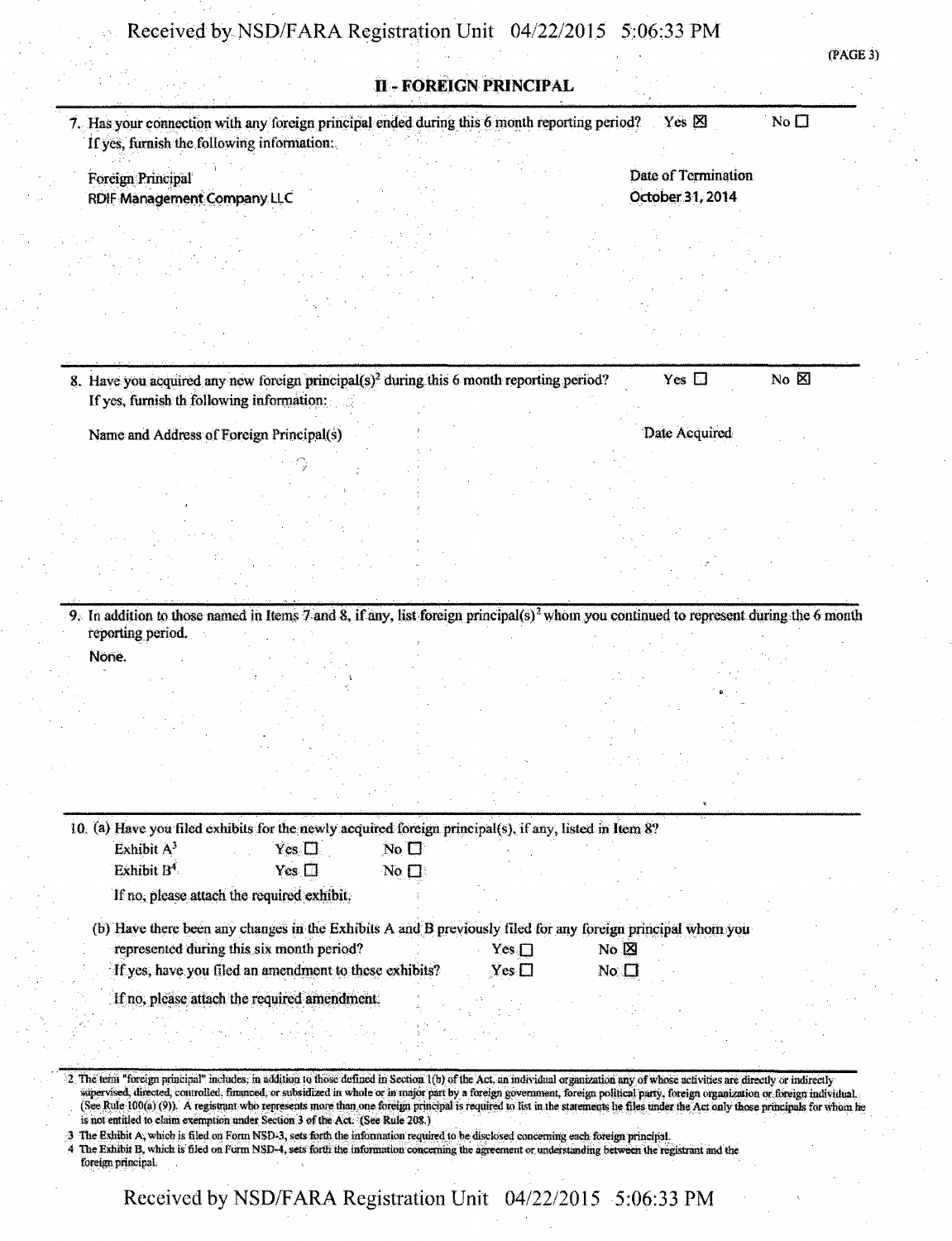#### **III - ACTIVITIES**

11. During this 6 month reporting period, have you engaged in any activities for or rendered any services to any foreign principal Yes &  $No<sub>D</sub>$ named in Items 7, 8, or 9 of this statement?

If yes, identify each foreign principal and describe in full detail your activities and services:

Russia Med Zerbach Far polle claim to see with replace - answered size for fear lepher - discussed PORE with replacements

12. During this 6 month reporting period, have you on behalf of any foreign principal engaged in political activity<sup>5</sup> as defined below?  $No &$ Yes  $\Box$ 

If yes, identify each such foreign principal and describe in full detail all such political activity, indicating, among other things, the relations, interests and policies sought to be influenced and the means employed to achieve this purpose. If the registrant arranged, sponsored or delivered speeches, lectures or radio and TV broadcasts, give details as to dates, places of delivery, names of speakers and subject matter.

13. In addition to the above described activities, if any, have you engaged in activity on your own behalf which benefits your foreign principal(s)? Yes  $\square$ No **X** 

If yes, describe fully.

"Political activity," as defined in Section 1(a) of the Act, means any activity that the person engaging in believes will, or that the person intends to, in any way influence any 5 agency or official of the Government of the United States or any section of the public within the United States with reference to formulating, adopting or changing the domestic or foreign policies of the United States or with reference to political or public interests, policies, or relations of a government of a foreign country or a foreign political party.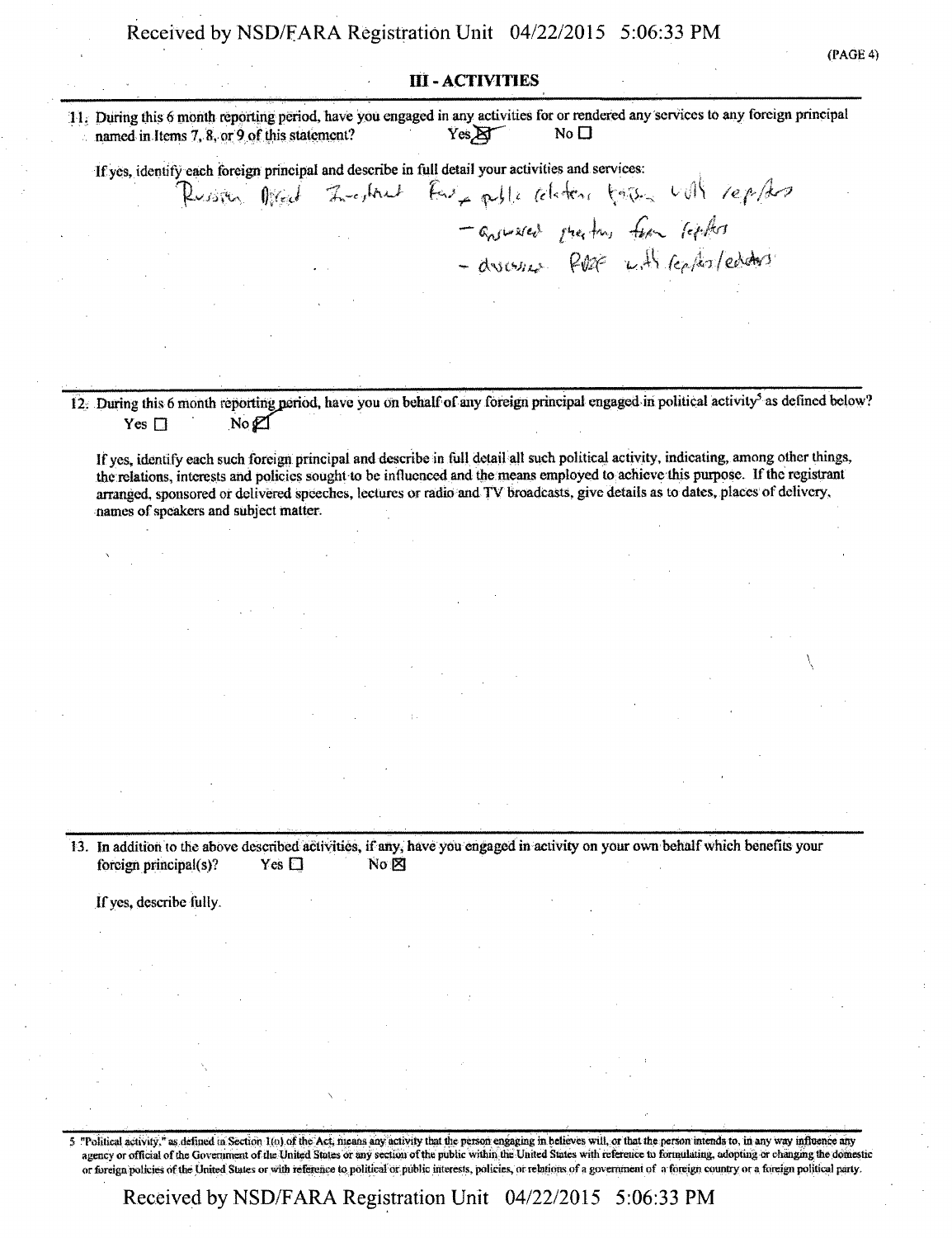#### IV - FINANCIAL INFORMATION

#### 14. (a) RECEIPTS-MONIES

During this 6 month reporting period, have you received from any foreign principal named in Items 7, 8, or 9 of this statement, or from any other source, for or in the interests of any such foreign principal, any contributions, income or money either as compensation or otherwise? Yes $\square$ money either as compensation or otherwise?

If no, explain why.

If yes, set forth below in the required detail and separately for each foreign principal an account of such monies.<sup>6</sup>

| Date  |  |  |
|-------|--|--|
| O(b)x |  |  |
| Celly |  |  |
|       |  |  |

 $P\eta =$  $\rho \rho$ 2 $\sigma$  $607C$ 

Prom Whom Purpose Fernt relationship<br>• Fee/math of Ephaton 30,000<br>• Fee/hough of debbar 30,000

 $65$ , order

Amount

Total

(PAGES)

#### (b) RECEIPTS - FUNDRAISING CAMPAIGN

During this 6 month reporting period, have you received, as part of a fundraising campaign<sup>7</sup>, any money on behalf of any foreign principal-named in Items 7, 8, or 9 of this statement? Yes  $\square$  No No If yes, have you filed an Exhibit  $D^8$  to your registration?  $Yes \Box$ 

If yes, indicate the date the Exhibit  $\overline{D}$  was filed. Date.

#### (c) RECEIPTS-THINGS'OF VALUE

During this 6 month reporting period, have you received any thing of value<sup>9</sup> other than money from any foreign principal named in Items 7, 8, or 9 of this statement, or from any other source, for or in the interests of any such foreign principal? *Yes:Q • m^T ••••••••••• •* 

If yes, furnish the following information:

Foreign Principal **Foreign Purpose** Date Received Thing of Value- Purpose

 $6, 7$ . A registrant is required to file an Exhibit D if he collects or receives contributions. Ioans, moneys, or other things of value for a foreign principal, as part of a fundraising catnpaign. (SeeRule.iOtCe)). '

8: An Exhibit D, for which no printed form is provided, sets forth an account of money collected or re principal.

9 Things of value include but are not limited to gifts, interest free loans, expanse free travel; favored stock purchases, exclusive rights, favored treatment over competitors, "kickbacks," and the like.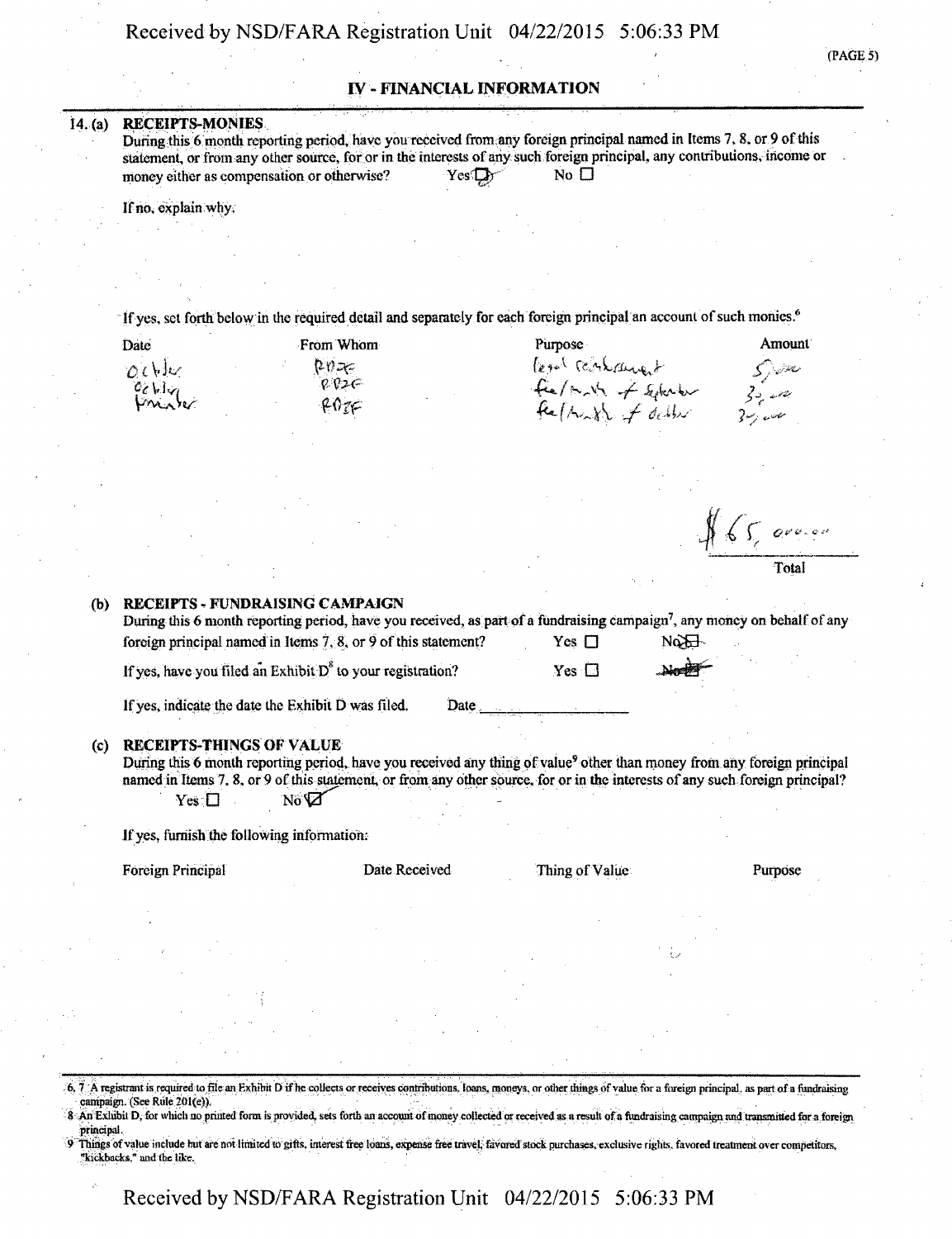Received by NSD/FARA Registration Unit 04/22/2015 5:06:33PM

 $\cdot$  (PAGE 6)

| (1) disbursed or expended monics in connection with activity on behalf of any foreign principal named in Items 7, 8, or<br>9 of this statement? Yes $\Box$<br>$\mathbb{N}^1$ |            |                 |  |
|------------------------------------------------------------------------------------------------------------------------------------------------------------------------------|------------|-----------------|--|
| (2) transmitted monies to any such foreign principal?                                                                                                                        | Yes $\Box$ | No <sub>1</sub> |  |

If yes, set forth below in the required detail and separately for each foreign principal an account of such monies, including monies transmitted, if any, to each foreign principal.

Date To Whom To Whom Purpose Amount

Received by NSD/FARA Registration Unit 04/22/2015 5:06:33 PM

Total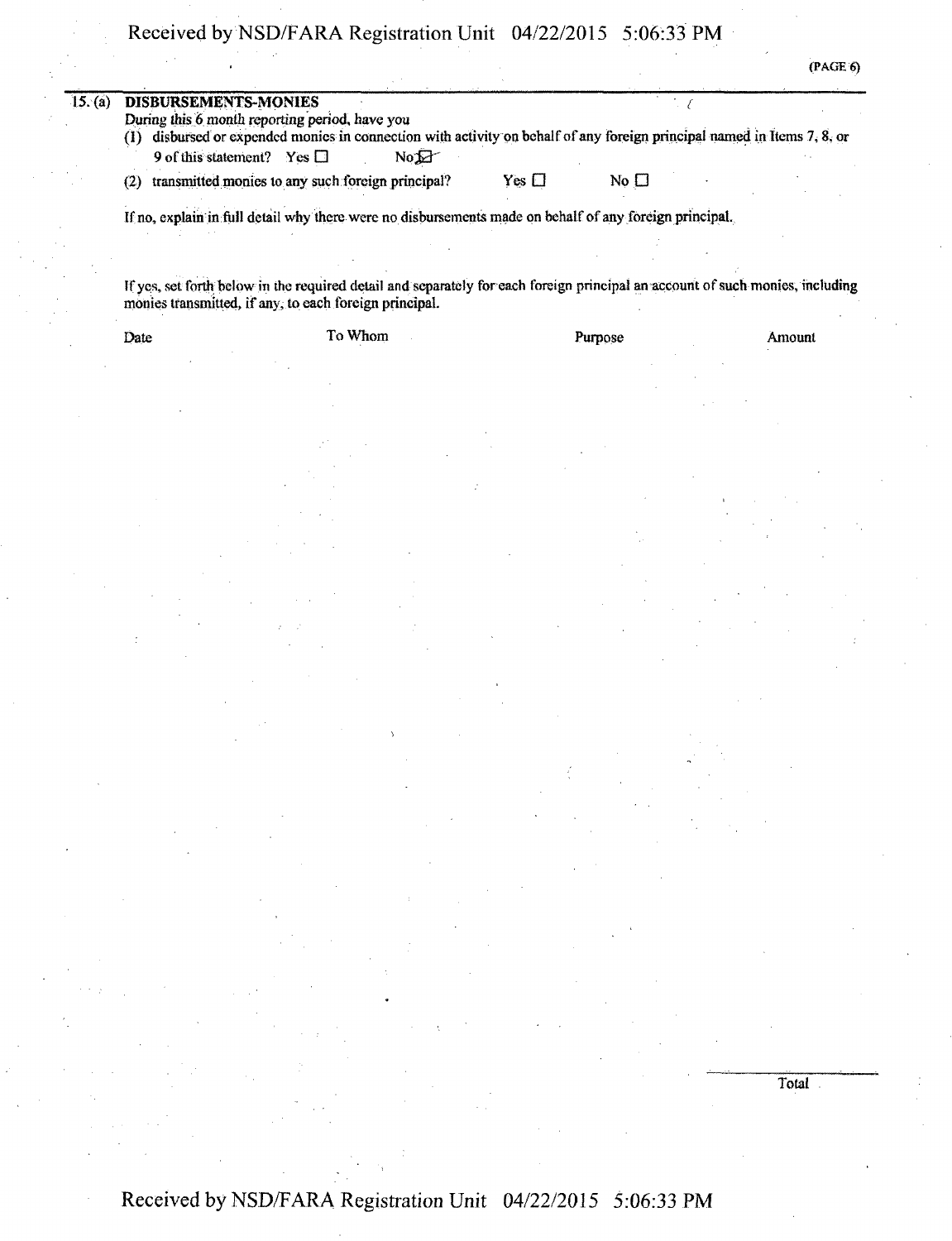### Received by NSD/FARA Registration Unit 04/22/2015 5:06:33 PM

#### (b) DISBURSEMENTS-THINGS OF VALUE

During this 6 month reporting period, have you disposed of anything of value<sup>10</sup> other than money in furtherance of or in connection with activities on behalf of any foreign principal named in Items 7, 8, or 9 of this statement?

 $Yes \Box$   $No \Box$ 

If yes, furnish the following information;

| Date | Recipient                             | Foreign Principal | Thing of Value | Purpose |
|------|---------------------------------------|-------------------|----------------|---------|
|      |                                       |                   |                |         |
|      |                                       |                   |                |         |
|      |                                       |                   |                |         |
|      |                                       |                   |                |         |
|      |                                       |                   |                |         |
| (c)  | DISBURSEMENTS-POLITICAL CONTRIBUTIONS |                   |                |         |

During this 6 month reporting period, have you from your own funds and on your own behalf either directly or through any other person, made any contributions of money or other things of value<sup>11</sup> in connection with an election to any political office, or in connection with any primary election, convention, or caucus held to select candidates for political office?

 $Yes \Box$  No. $E\Box$ 

If yes, furnish the following information:

Date Amount or Thing of Value Political Organization or Candidate Location of Event

(PAGE 7)

10, 11 Things of value include but are not limited to gifts, interest free Ioans, expense free travel, favored stock purchases, exclusive rights, favored treatment over competitors, "Rickbacks," and the like.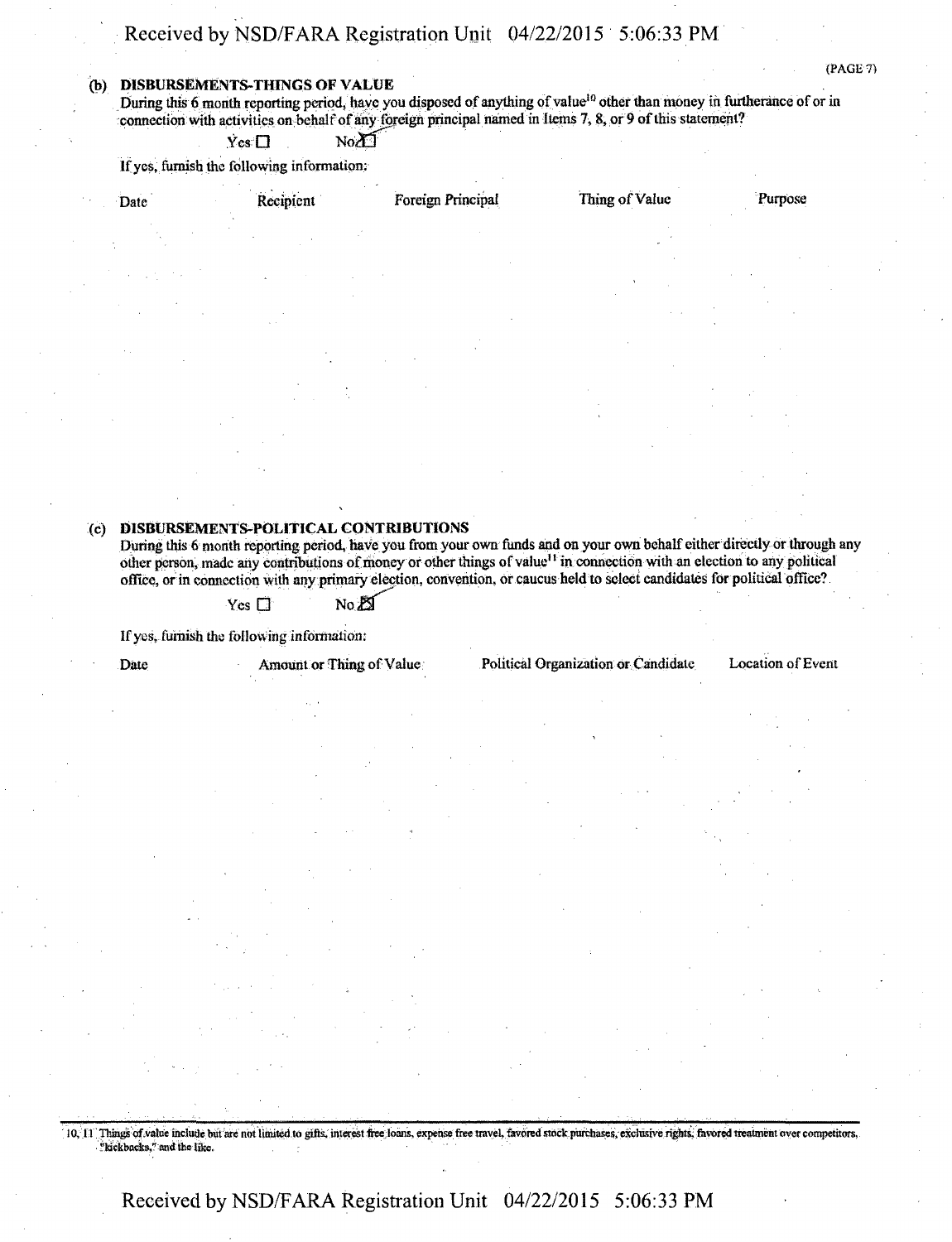### V - INFORMATIONAL MATERIALS

| (PAGE 8) |  |
|----------|--|
|          |  |
|          |  |
|          |  |
|          |  |
|          |  |

| 16. (a) During this 6 month reporting period, did you prepare, disseminate or cause to be disseminated any informational materials? <sup>12</sup><br>Yes $\Box$                                                                  | No <b>M</b>                                                                                                                                                                                                                                                                                                                                                             |                                     |                                                                    |                                  |
|----------------------------------------------------------------------------------------------------------------------------------------------------------------------------------------------------------------------------------|-------------------------------------------------------------------------------------------------------------------------------------------------------------------------------------------------------------------------------------------------------------------------------------------------------------------------------------------------------------------------|-------------------------------------|--------------------------------------------------------------------|----------------------------------|
| If Yes, go to Item 17.                                                                                                                                                                                                           |                                                                                                                                                                                                                                                                                                                                                                         |                                     |                                                                    |                                  |
|                                                                                                                                                                                                                                  | (b) If you answered No to Item 16(a), do you disseminate any material in connection with your registration?                                                                                                                                                                                                                                                             |                                     |                                                                    |                                  |
| Yes $\Box$                                                                                                                                                                                                                       | No XI                                                                                                                                                                                                                                                                                                                                                                   |                                     |                                                                    |                                  |
|                                                                                                                                                                                                                                  | If Yes, please forward the materials disseminated during the six month period to the Registration Unit for review.                                                                                                                                                                                                                                                      |                                     |                                                                    |                                  |
| 17. Identify each such foreign principal.                                                                                                                                                                                        |                                                                                                                                                                                                                                                                                                                                                                         |                                     |                                                                    |                                  |
|                                                                                                                                                                                                                                  |                                                                                                                                                                                                                                                                                                                                                                         |                                     |                                                                    |                                  |
|                                                                                                                                                                                                                                  |                                                                                                                                                                                                                                                                                                                                                                         |                                     |                                                                    |                                  |
|                                                                                                                                                                                                                                  |                                                                                                                                                                                                                                                                                                                                                                         |                                     |                                                                    |                                  |
|                                                                                                                                                                                                                                  |                                                                                                                                                                                                                                                                                                                                                                         |                                     |                                                                    |                                  |
| 18. During this 6 month reporting period, has any foreign principal established a budget or allocated a specified sum of money to                                                                                                |                                                                                                                                                                                                                                                                                                                                                                         |                                     |                                                                    |                                  |
|                                                                                                                                                                                                                                  | finance your activities in preparing or disseminating informational materials?                                                                                                                                                                                                                                                                                          |                                     | $Yes \Box$                                                         | NOT                              |
|                                                                                                                                                                                                                                  | If yes, identify each such foreign principal, specify amount, and indicate for what period of time.                                                                                                                                                                                                                                                                     |                                     |                                                                    |                                  |
|                                                                                                                                                                                                                                  |                                                                                                                                                                                                                                                                                                                                                                         |                                     |                                                                    |                                  |
|                                                                                                                                                                                                                                  |                                                                                                                                                                                                                                                                                                                                                                         |                                     |                                                                    |                                  |
|                                                                                                                                                                                                                                  |                                                                                                                                                                                                                                                                                                                                                                         |                                     |                                                                    |                                  |
|                                                                                                                                                                                                                                  |                                                                                                                                                                                                                                                                                                                                                                         |                                     |                                                                    |                                  |
| 19. During this 6 month reporting period, did your activities in preparing, disseminating or causing the dissemination of informational<br>materials include the use of any of the following:                                    |                                                                                                                                                                                                                                                                                                                                                                         |                                     |                                                                    |                                  |
| $\Box$ Radio or TV broadcasts                                                                                                                                                                                                    | $\Box$ Magazine or newspaper                                                                                                                                                                                                                                                                                                                                            | $\Box$ Motion picture films         |                                                                    | $\Box$ Letters or telegrams      |
| $\Box$ Advertising campaigns                                                                                                                                                                                                     | $\Box$ Press releases                                                                                                                                                                                                                                                                                                                                                   |                                     | $\Box$ Pamphlets or other publications $\Box$ Lectures or speeches |                                  |
|                                                                                                                                                                                                                                  |                                                                                                                                                                                                                                                                                                                                                                         |                                     |                                                                    |                                  |
| <b>Electronic Communications</b>                                                                                                                                                                                                 |                                                                                                                                                                                                                                                                                                                                                                         |                                     |                                                                    |                                  |
| $\square$ Email                                                                                                                                                                                                                  |                                                                                                                                                                                                                                                                                                                                                                         |                                     |                                                                    |                                  |
| $\Box$ Website URL(s):                                                                                                                                                                                                           |                                                                                                                                                                                                                                                                                                                                                                         |                                     |                                                                    |                                  |
| $\Box$ Social media websites URL(s):                                                                                                                                                                                             |                                                                                                                                                                                                                                                                                                                                                                         |                                     |                                                                    |                                  |
| $\Box$ Other (specify)                                                                                                                                                                                                           |                                                                                                                                                                                                                                                                                                                                                                         |                                     |                                                                    |                                  |
| 20. During this 6 month reporting period, did you disseminate or cause to be disseminated informational materials among any of<br>the following groups:                                                                          |                                                                                                                                                                                                                                                                                                                                                                         |                                     |                                                                    |                                  |
| $\Box$ Public officials                                                                                                                                                                                                          | □ Newspapers                                                                                                                                                                                                                                                                                                                                                            |                                     | $\Box$ Libraries                                                   |                                  |
| Legislators                                                                                                                                                                                                                      | $\square$ Editors                                                                                                                                                                                                                                                                                                                                                       |                                     |                                                                    | $\Box$ Educational institutions. |
| Government agencies                                                                                                                                                                                                              |                                                                                                                                                                                                                                                                                                                                                                         | $\Box$ Civic groups or associations | $\Box$ Nationality groups                                          |                                  |
| Other (specify)                                                                                                                                                                                                                  |                                                                                                                                                                                                                                                                                                                                                                         |                                     |                                                                    |                                  |
| 21. What language was used in the informational materials:                                                                                                                                                                       |                                                                                                                                                                                                                                                                                                                                                                         |                                     |                                                                    |                                  |
| <b>8</b> English                                                                                                                                                                                                                 |                                                                                                                                                                                                                                                                                                                                                                         | $\Box$ Other (specify)              |                                                                    |                                  |
|                                                                                                                                                                                                                                  |                                                                                                                                                                                                                                                                                                                                                                         |                                     |                                                                    |                                  |
| 22. Did you file with the Registration Unit, U.S. Department of Justice a copy of each item of such informational materials                                                                                                      | disseminated or caused to be disseminated during this 6 month reporting period?                                                                                                                                                                                                                                                                                         |                                     | $Y_{es}$                                                           | $N_0$ $\square$<br>H/H           |
| 23. Did you label each item of such informational materials with the statement required by Section 4(b) of the Act?                                                                                                              |                                                                                                                                                                                                                                                                                                                                                                         |                                     |                                                                    |                                  |
| Yes $\square$<br>No $\square$                                                                                                                                                                                                    | (                                                                                                                                                                                                                                                                                                                                                                       |                                     |                                                                    |                                  |
| 12 The term informational materials includes any oral, visual, graphic, written, or pictorial information or matter of any kind, including that published by means of advertising,<br>filed pursuant to Section 4(b) of the Act. | books, periodicals, newspapers, lectures, broadcasts, motion pictures, or any means or instrumentality of interstate or foreign commerce or otherwise. Informational materials<br>disseminated by an agent of a foreign principal as part of an activity in itself exempt from registration, or an activity which by itself would not require registration, need not he |                                     |                                                                    |                                  |
|                                                                                                                                                                                                                                  | Received by NSD/FARA Registration Unit 04/22/2015 5:06:33 PM                                                                                                                                                                                                                                                                                                            |                                     |                                                                    |                                  |